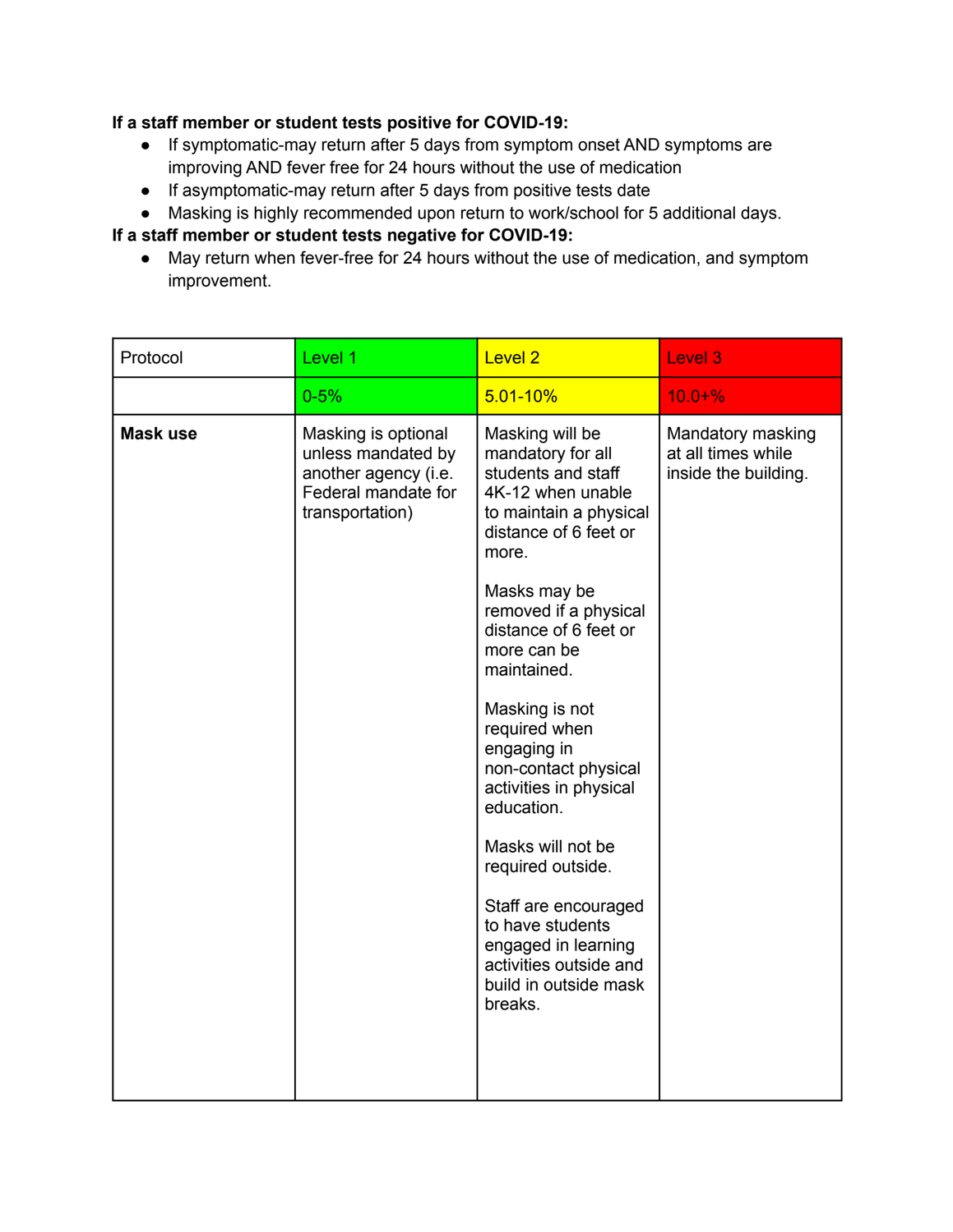| Protocol                              | Level 1                                                                                                                                                                                                                                                                                                                                                                 | <b>Level 2</b>                                                                                                                                                                                                                                                                                                                                                                                                                                                                                                                               | Level <sub>3</sub>                                                                                                                                                                                                                                                                                                                                                                                                                                                                                                                                                                                                                                                        |
|---------------------------------------|-------------------------------------------------------------------------------------------------------------------------------------------------------------------------------------------------------------------------------------------------------------------------------------------------------------------------------------------------------------------------|----------------------------------------------------------------------------------------------------------------------------------------------------------------------------------------------------------------------------------------------------------------------------------------------------------------------------------------------------------------------------------------------------------------------------------------------------------------------------------------------------------------------------------------------|---------------------------------------------------------------------------------------------------------------------------------------------------------------------------------------------------------------------------------------------------------------------------------------------------------------------------------------------------------------------------------------------------------------------------------------------------------------------------------------------------------------------------------------------------------------------------------------------------------------------------------------------------------------------------|
|                                       | $0 - 5%$                                                                                                                                                                                                                                                                                                                                                                | $5.01 - 10%$                                                                                                                                                                                                                                                                                                                                                                                                                                                                                                                                 | $10.0 + \%$                                                                                                                                                                                                                                                                                                                                                                                                                                                                                                                                                                                                                                                               |
| <b>Symptomatic</b><br><b>Students</b> | Students need to be<br>fever and vomit free<br>for 24 hour without<br>the use of medicine.<br>Students kept home<br>or sent home with<br>other symptoms may<br>return to school with<br>symptom<br>improvement.<br>If a student is tested,<br>the student may<br>return with a negative<br>COVID test, as long<br>as he/she is fever<br>and vomit free for 24<br>hours. | Students who display<br><b>COVID-like</b><br>symptoms:<br>One of the following:<br>-New or worsening<br>cough<br>-Difficulty breathing<br>-Shortness of breath<br>-New loss of taste or<br>smell<br>-Fever of 100.4 or<br>above<br>-Headache<br>-Vomiting<br>-Diarrhea<br>-Muscle or Body<br>Aches<br>-Sore Throat<br>-Unusual Fatigue<br>-Runny<br>Nose/congestion<br>Should stay home<br>until 24 hour<br>symptom free if not<br>getting tested.<br>If tested, students<br>can return<br>immediately with<br>negative PCR test<br>results. | Students who display<br><b>COVID-like</b><br>symptoms:<br>One of the following:<br>-New or worsening<br>cough<br>-Difficulty breathing<br>-Shortness of breath<br>-New loss of taste or<br>smell<br>-Fever of 100.4 or<br>above<br><b>OR</b><br>Two or more of the<br>following:<br>-Headache<br>-Vomiting<br>-Diarrhea<br>-Muscle or Body<br>Aches<br>-Sore Throat<br>-Unusual Fatigue<br>-Runny<br>Nose/congestion<br>If not tested, students<br>must remain isolated<br>for 10 days from<br>symptom onset, and<br>be 24 hours symptom<br>free before returning<br>to school.<br>If tested, students<br>can return<br>immediately with<br>negative PCR test<br>results. |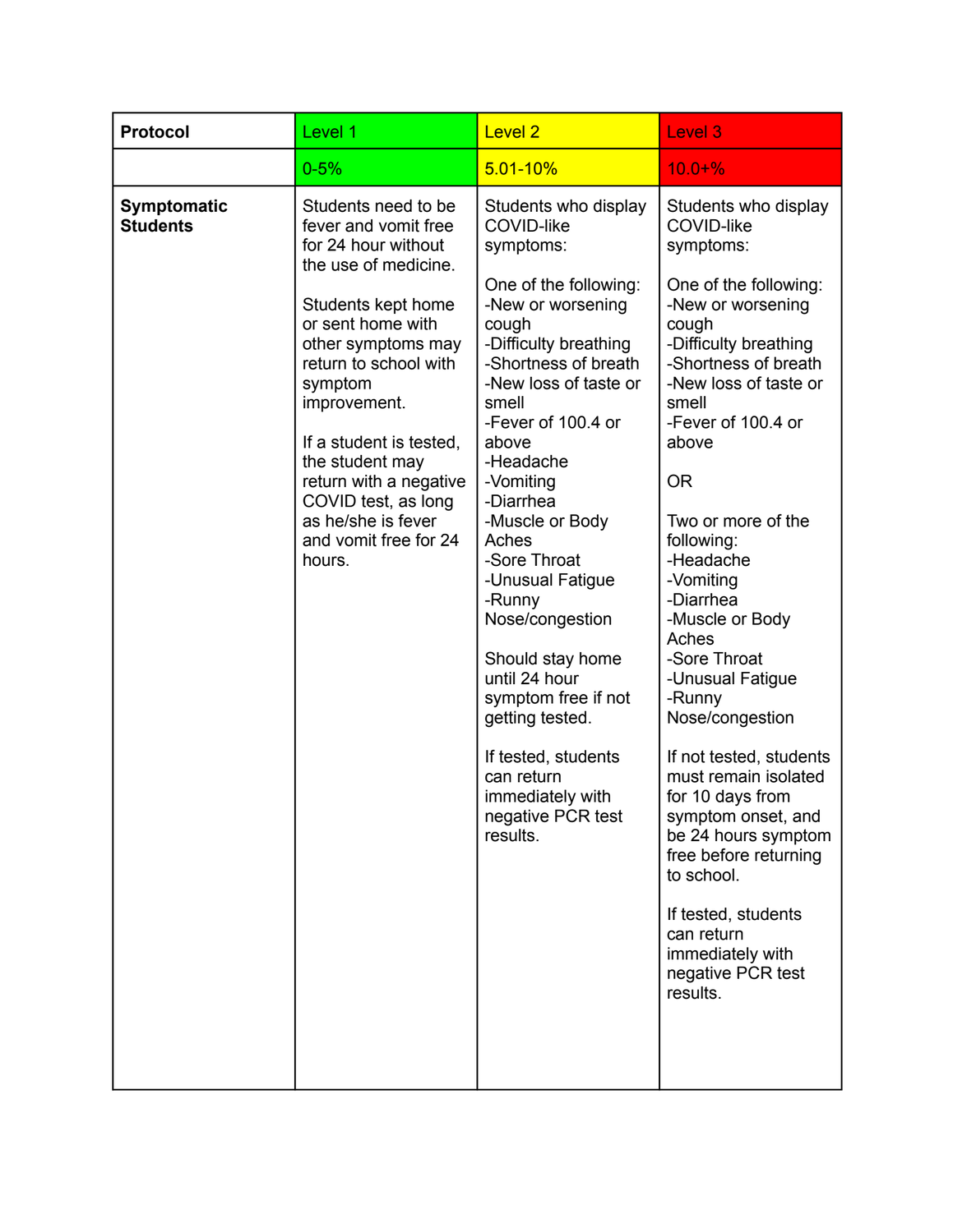| <b>Protocol</b>                                                           | Level 1                                                                                                                                                                                                    | Level <sub>2</sub>                                                                                                                                                                                                                                                                                                                                                                                                                                                               | Level 3                                                                                                                                                                                                                                                                                                                                        |
|---------------------------------------------------------------------------|------------------------------------------------------------------------------------------------------------------------------------------------------------------------------------------------------------|----------------------------------------------------------------------------------------------------------------------------------------------------------------------------------------------------------------------------------------------------------------------------------------------------------------------------------------------------------------------------------------------------------------------------------------------------------------------------------|------------------------------------------------------------------------------------------------------------------------------------------------------------------------------------------------------------------------------------------------------------------------------------------------------------------------------------------------|
|                                                                           | $0 - 5%$                                                                                                                                                                                                   | $5.01 - 10%$                                                                                                                                                                                                                                                                                                                                                                                                                                                                     | $10.0 + \%$                                                                                                                                                                                                                                                                                                                                    |
| <b>Close Contacts</b>                                                     | Household close<br>contacts to a positive<br>COVID case will be<br>excluded from school<br>for 5 days from the<br>onset of the positive<br>person's symptoms.<br>No other contact<br>tracing will be done. | Parents of close<br>contacts (within 6 feet<br>for at least 15<br>minutes) will be<br>notified via email<br>and/or phone call.<br>Marinette County will<br>be notified with a list<br>of close contacts.<br>Students who have<br>been identified as a<br>close contact will be<br>required to stay home<br>only if symptomatic.<br>Symptomatic children<br>are encouraged to be<br>tested. If a close<br>contact is not<br>symptomatic they can<br>continue to attend<br>school. | Close contacts will<br>now be excluded<br>from school for 7<br>days with a negative<br>PCR test, or 10 days<br>and symptom free for<br>24 hours Close<br>contacts to a<br>presumed positive<br>case will be excluded<br>Recommendation of<br>full class quarantine<br>of students may<br>occur if there is<br>evidence of<br>classroom spread. |
| School-related<br>activities,<br>ceremonies, social<br>and special events | Decisions will be<br>made on an<br>individual basis and<br>potential alternatives<br>will be considered.                                                                                                   | Decisions will be<br>made on an<br>individual basis and<br>potential alternatives<br>will be considered.                                                                                                                                                                                                                                                                                                                                                                         | Highly likely that all<br>these types of events<br>will be canceled<br>unless a safe,<br>potential alternative<br>can be provided.                                                                                                                                                                                                             |
| <b>Facilities usage</b>                                                   | Facility reservation<br>requests are open to<br>all groups.                                                                                                                                                | Facilities are only<br>available to serve<br>District staff,<br>students, and<br>organizations.                                                                                                                                                                                                                                                                                                                                                                                  | Facilities usage is<br>restricted to only<br>essential district<br>functions.                                                                                                                                                                                                                                                                  |
| <b>Bussing</b>                                                            | Original bus routes                                                                                                                                                                                        | Original bus routes                                                                                                                                                                                                                                                                                                                                                                                                                                                              | Original bus routes                                                                                                                                                                                                                                                                                                                            |
| <b>Field trips</b>                                                        | All field trips allowed.                                                                                                                                                                                   | Field trips only with<br>approval.                                                                                                                                                                                                                                                                                                                                                                                                                                               | No field trips.                                                                                                                                                                                                                                                                                                                                |